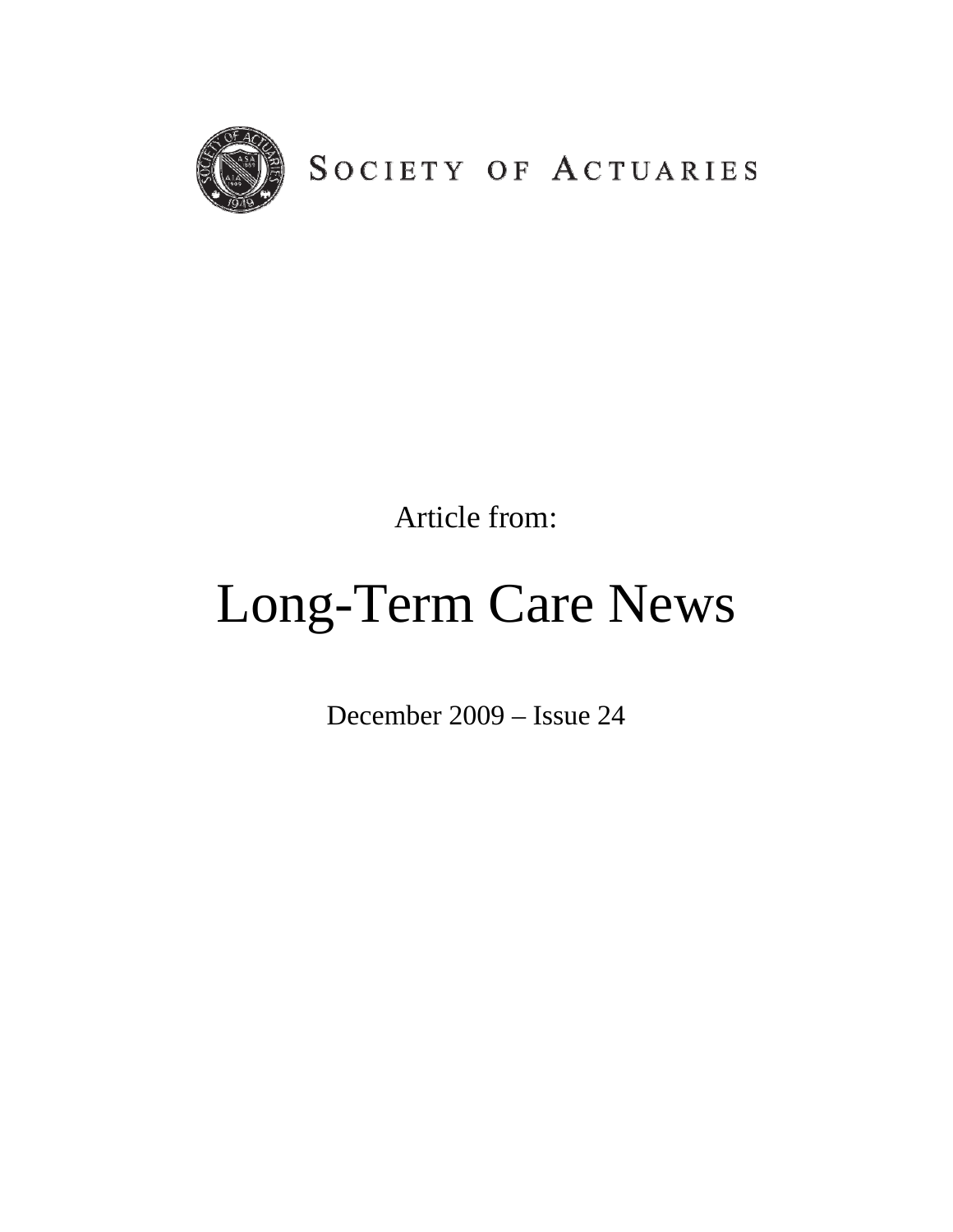#### Long-Term Care **SOCIETY OF ACTUARIES** Insurance Section

亚石

#### 1 Actuarial Issues and Policy Implications

Presented by the American Academy of Actuaries and the Society of Actuaries

- 2 The Time is Now By Brad S. Linder
- 3 Industry Challenges/Challenges to the Industry By Steve Schoonveld
- 16 Impact of CLASS or "Son-Of-CLASS" Act By Jesse Slome
- 17 Why I Support the CLASS Act By Scott A. Olson
- 18 LTC Bullet: Baucus Means Bupkus for LTC By Stephen A. Moses
- 20 The Age Wave, the Ocean State, and Long-Term Care By Stephen A. Moses
- 25 A Word from ... the Underwriting & Claims Track By Winona Berdine
- 26 A Suggestion to do a Postmortem Analysis of the Work Done by LTC Pricing Actuaries Over the Last Quarter Century By Ali Zaker-Shahrak
- 28 Get Ready for New LTC Insurance Experience Forms! By Al Schmitz and Chris Giese

#### **Actuaries** Risk is Opportunity.®

# Long-Term Care

ISSUE 24 DECEMBER 2009

### Actuarial Issues and Policy Implications

Presented by the American Academy of Actuaries and the Society of Actuaries

*[Editor's Note: The following article is reprinted with permission of the American Academy of Actuaries.]*

July 22, 2009

U.S. Senate Committee on Health, Education, Labor and Pensions 428 Senate Dirksen Office Building

Washington, DC 20510

Re: Actuarial Issues and Policy Implications of a Federal Long-Term Care Insurance Program

Dear Senator:

To address increased expenses under state Medicaid programs and impending demographic changes that will further threaten these programs, proposals for the public funding of long-term care (LTC) services have been offered in recent years. This letter presents the comments of a joint work group of the American Academy of Actuaries<sup>1</sup> and the Society of Actuaries 2 on one of those proposals, the *Community Living Assistance Services and Supports Act* (CLASS Act). Our comments are based on an objective actuarial review of the version of this act included in section 191 of the *Affordable Health Choices Act*, which was introduced on June 9, 2009 by certain members of the Senate Committee on Health, Education, Labor and Pensions and passed with amendments by the committee on July 15, 2009. This analysis uses industry and population statistics, with scenarios derived from expected participant behavior under programs with elements of the CLASS Act design. Any subsequent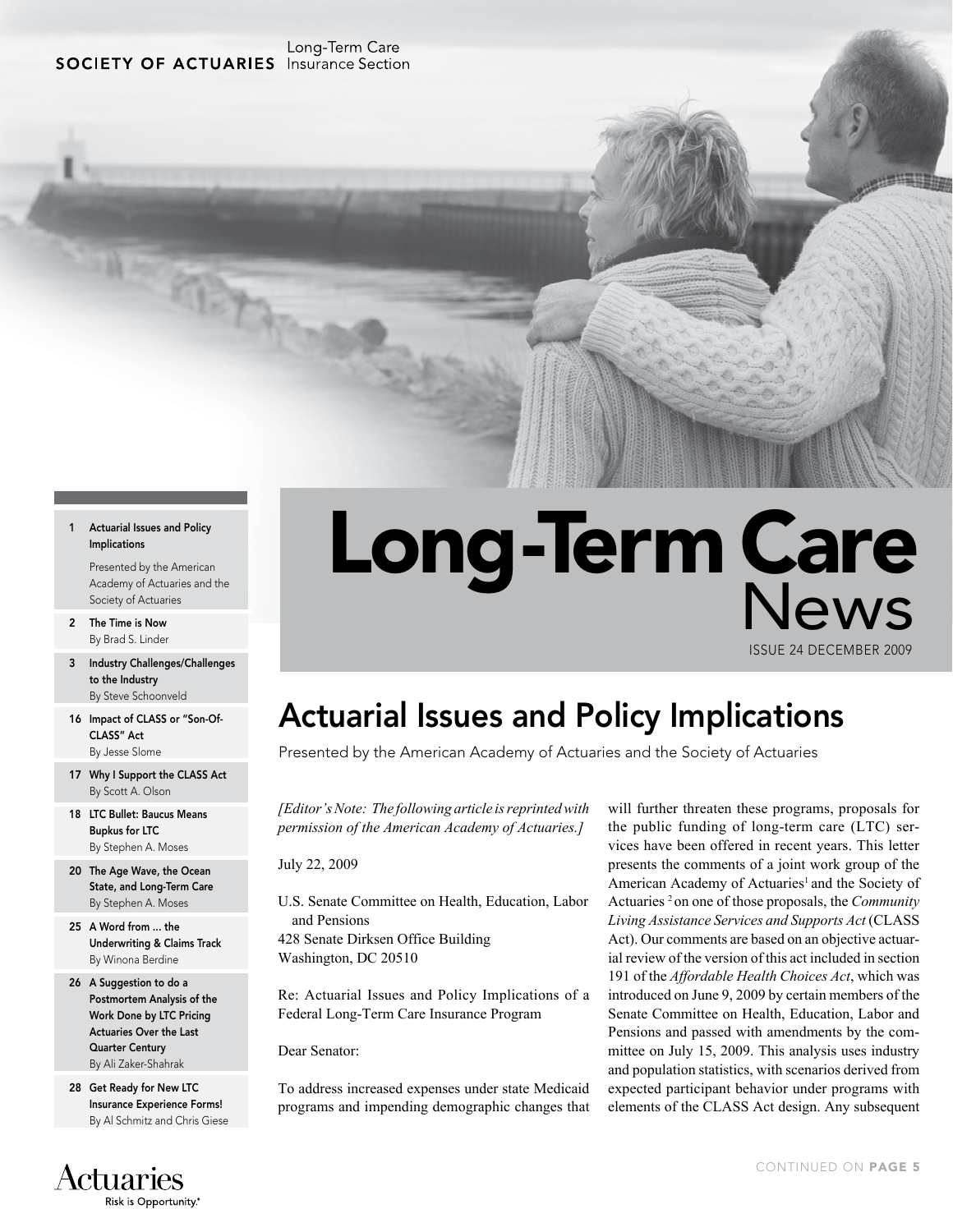changes to the proposed legislation could alter the direction and interpretation of our comments.

This document is not intended to replace the actuarial analysis of the 75-year costs for the program called for in Senator Gregg's amendment to the June 9 legislation. Instead, it is intended to provide a summary of the issues that require consideration and a general analysis of the program provisions and their financial implications.

#### Executive Summary

Our actuarial analysis indicates that the proposed structure and funding approaches in the CLASS Act, as introduced on June  $9<sup>th</sup>$ , will not only be unsustainable within the foreseeable future, but are unlikely to cover more than a very small proportion of the intended population. In the absence of an actuarially sound requirement, we project that the Fund will be insolvent as early as 2021, or within 11 years. The opt-out and guaranteed issue provisions of the plan pose a significant and likely risk that, in a relatively short time period, the program will either need increased premiums and/or significant reductions.

The version of the bill reported on July  $15<sup>th</sup>$  includes an amendment requiring an actuarially sound program over a 75-year period. We commend this change in the legislation, with the caveat that the requirement may not be possible to achieve unless the issues explored in this letter are addressed. There is considerable risk of adverse selection, which could necessitate future increases in premiums or reductions in benefits to maintain a sustainable program. As these changes are introduced there is a significant potential for increased adverse selection, necessitating further changes, which may make the program unsustainable. The premium estimates suggested below are optimistic as they assume only a modest level of adverse selection.

Our principal analysis is performed assuming an average daily cash benefit of \$75 increasing annually with the Consumer Price Index (CPI). We have also provided an analysis using the minimum average daily benefit of \$50 called for in the legislation, increasing annually with CPI. Furthermore, we have reviewed two potential premium structures, an entry-age level premium and an annual increasing premium approach.

We estimate that the actuarially sound average monthly premium level would be \$160 using an entry-age level premium approach and assuming an average daily benefit of \$75. Under an annual increasing premium approach, the average monthly premium would be \$125 per month increasing annually with CPI. Based on the originally proposed \$65 average monthly level premium, the fund would be insolvent by 2021. Under the increasing premium approach the fund would be insolvent by 2022.

Using a \$50 initial minimum average benefit, we estimate that an actuarially sound average monthly premium level would be \$110 under the entry-age level premium approach and \$86 using the annual increasing premium approach. Based on the originally proposed \$65 average monthly level premium, the fund would be insolvent by 2027. Under the increasing premium approach the fund would be insolvent by 2032.

Each of these premium estimates is significantly in excess of the \$65 monthly average initially proposed in the CLASS Act. These estimates were based on a series of scenarios, using actuarial assumptions, which we will detail later in our comments.

A voluntary federal LTC program can be developed so that the program is sustainable and minimizes the impact of adverse selection. Such a program would require the use of a stronger activelyat-work definition, an underwriting approach for the coverage of non-working spouses, stronger participant opt-out/opt-in restrictions, consistent eligibility definitions for benefits and potential program design changes that would result in more affordable premiums. These considerations, along

**FOOTNOTES** 

<sup>&</sup>lt;sup>1</sup> The American Academy of Actuaries is a 16,000-member professional association whose mission is to serve the public on behalf of the U.S. actuarial profession. The Academy assists public policymakers on all levels by providing leadership, objective expertise, and actuarial advice on risk and financial security issues. The Academy also sets qualification, practice, and professionalism standards for actuaries in the United States.

<sup>2</sup> The Society of Actuaries (SOA) is the largest professional organization dedicated to serving 20,000 actuarial members and the public in the United States and Canada. The SOA's vision is for actuaries to be the leading professionals in the measurement and management of financial risk. To learn more, visit *www.soa.org.*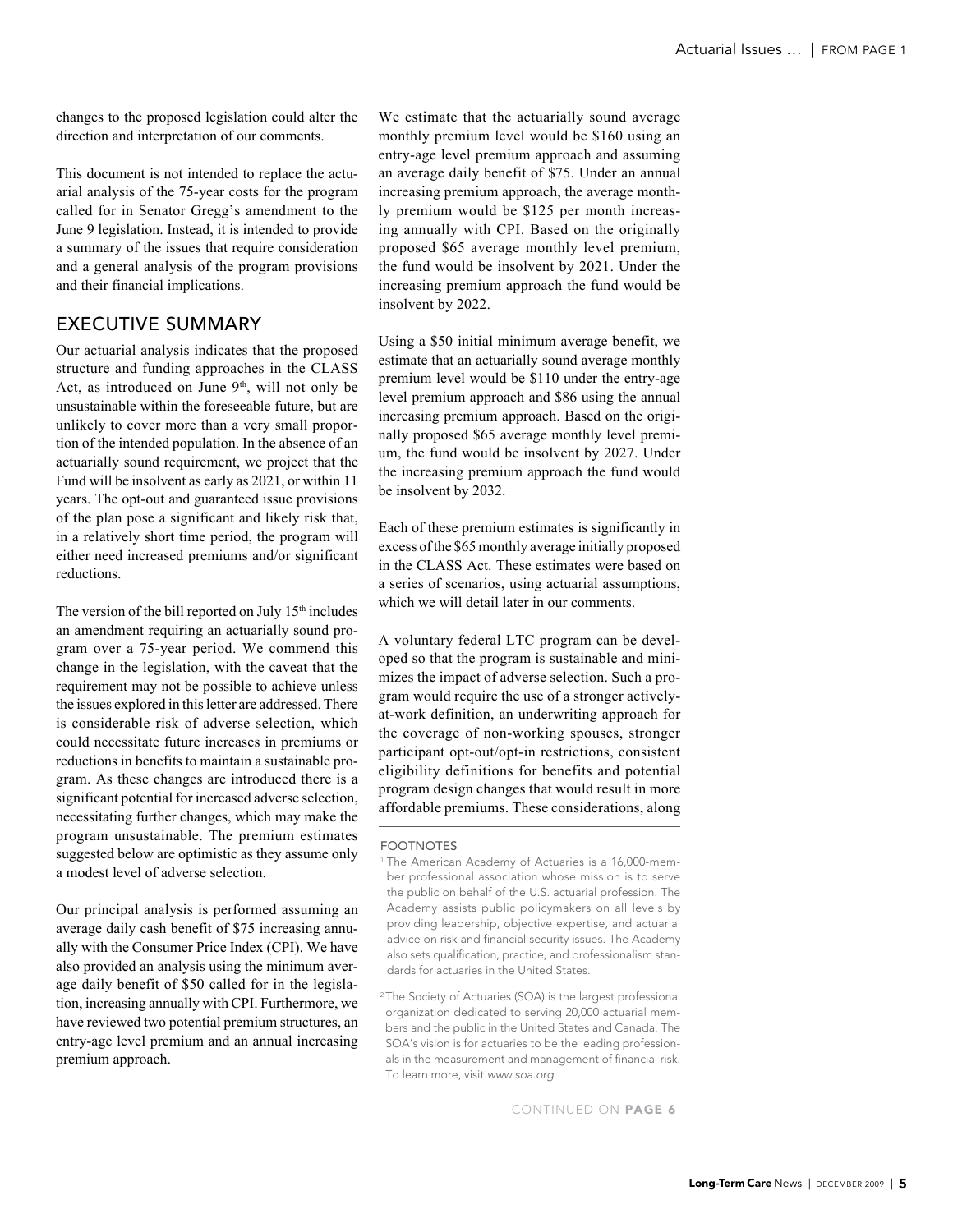As required premiums increase, there is a point at which premiums will be so high that fewer relatively healthy individuals will find program participation worthwhile.

with a strong marketing and education effort, could enable the development of an actuarially sound voluntary federal program that encourages broad participation and a sufficient spread of risks.

#### Actuarial Issues within a Federal Long-Term Care Plan

The actuarial issues in designing a federal long-term care product have been outlined in a monograph published by the American Academy of Actuaries.3 That review referenced issues with respect to access to the program; the impact of potential financing approaches; plan design components, including premium and benefit structures; and considerations for plan administration.

Public voluntary insurance programs have a number of interrelated factors that affect their viability and effectiveness: education, marketing, participation, underwriting criteria, access, and affordability. Critical to their success is a proper balance between these factors. The availability of private insurance, as either supplemental or alternative coverage, and the level of the public's awareness of the need to plan for future long-term care services both add to the complexity of these interrelationships. Any selfsustaining insurance program must adhere to certain principles of sound insurance systems, namely, premium affordability and a reasonable spread of risk within the insured group. A program stands to violate these principles if it is not properly designed or does not consider external influences.

Clearly, the higher the participation rate the more effective a voluntary program will be. A high participation rate is a tremendous challenge for voluntary programs because such programs compete with other needs of the potential participants for disposable income. Affordability and successful marketing are the main facilitators of participation. In order to make premiums affordable, the insured group must have a good spread of risk. If the underwriting criterion is minimal, a greater proportion of less healthy individuals will be attracted to the program. Higher premiums must be employed to accommodate these individuals. As required premiums increase, there is a point at which premiums will be so high that fewer relatively healthy individuals will find program participation worthwhile. However, a significant proportion of the less healthy would still be attracted to the program. Accessibility would be effectively confined to a few, and the program would collapse without external assistance.

A workable and actuarially sound public long-term care insurance program requires restrictions on eligibility to limit the significant impact of adverse selection to a manageable level. This is of critical importance with any voluntary-access provision where participants may opt in and/or out. Such restrictions might include underwriting, activelyat-work provisions, waiting periods, and appropriate penalties for initial opt out and re-enrollment after lapse.

Voluntary programs require the use of some type of underwriting mechanism, especially if participation levels are expected to be less than a majority of the eligible participants. There are many approaches that may be taken, ranging from a direct ineligibility for coverage approach, to an indirect benefit restriction approach. The fundamental underwriting issue for a federal LTC insurance program lies in a balance between the affordability of premiums and the desire for wide accessibility. A voluntary program means that coverage will not be elected by a typical cross section of the population representing a proportional range of the claim risk. When underwriting standards are removed, or set too liberally, a disproportionate number of less healthy individuals will find it more attractive to apply. As a result, per-participant benefit costs rise and premiums may need to be increased to a level that would also drive healthy individuals to choose not to participate, retaining those who are less healthy (and who are more predisposed to make claims), as participants. In addition, the perception by healthier participants of the value of the potential benefits compared with the increasing premiums will decline over time, prompting those healthier participants who elected to participate to then lapse their coverage. With a limited spread of risk initially and even less in subsequent years, the program could eventually become unsustainable at any price.

Conversely, more restrictive underwriting standards will generate a healthier group of insureds. This translates into lower claim costs, lower premiums, and coverage that is affordable to more people. However, those in poorer health will not be covered. The proper underwriting criterion thus becomes the mechanism for attracting the acceptable level of participation at the appropriate price.

**FOOTNOTES** 

<sup>3</sup> *Long-Term Care: Actuarial Issues in Designing Voluntary Federal-Private LTC Insurance Programs, American Academy of Actuaries,* January 1999. *http://www.actuary. org/pdf/health/LTC.pdf.*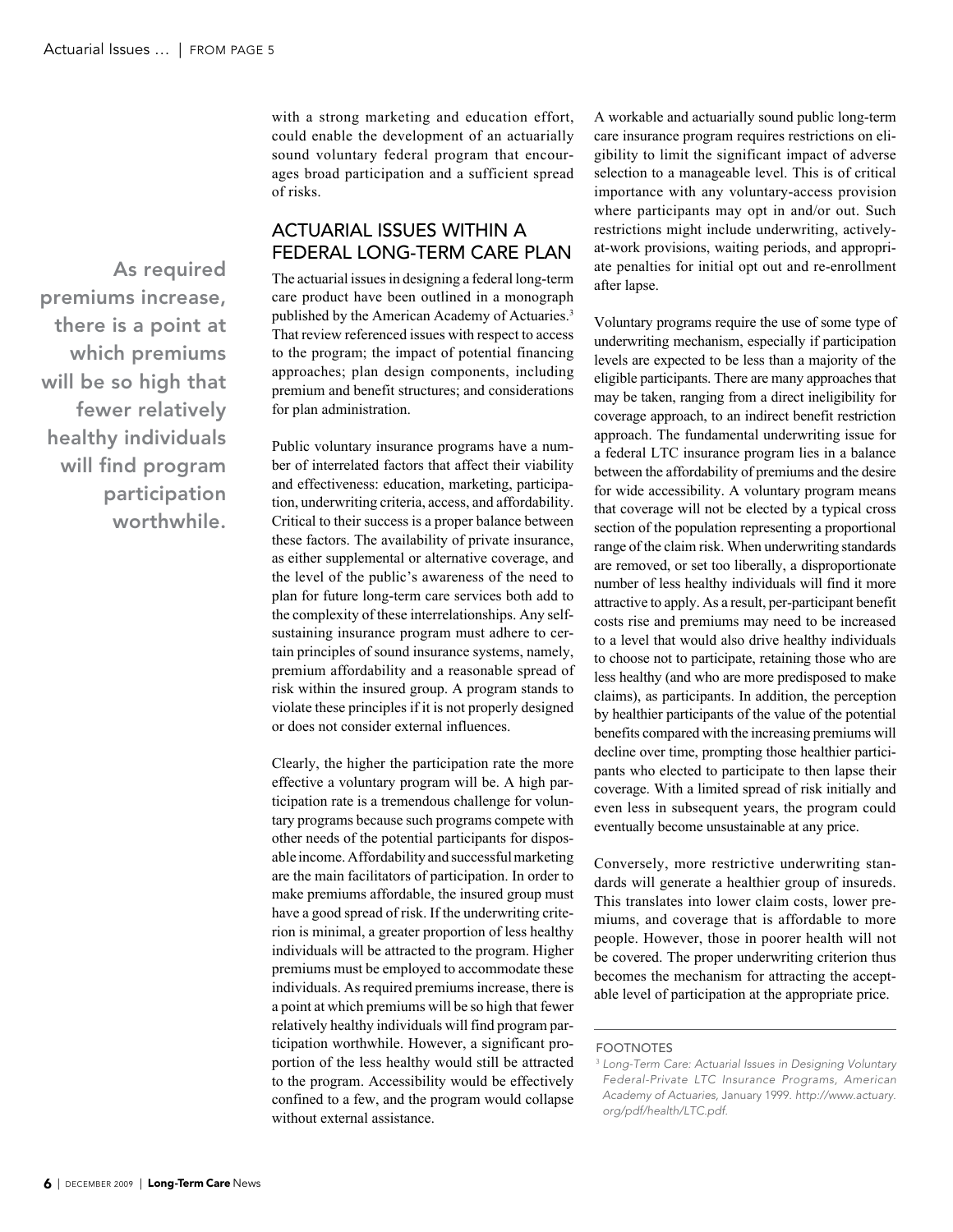A fully guaranteed issue, voluntary plan would likely attract a disproportionate number of less healthy insureds. If a significant portion of all enrollees are not initially healthy, the insurance mechanism would not exist, as the correct premiums would be prohibitively expensive or underpriced initially, which would impair the long-term financial viability of the program. As an alternative, an approach that includes a long waiting period before benefits can be accessed (while premiums are paid) may be used to mitigate, but not eliminate, the adverse selection. Such a period would need to be long enough to discourage timely enrollment when a claim is imminent and therefore deter inappropriate early claims. Such a waiting period could be universally applied or apply only to those conditions in existence at the time of enrollment. Thus, the participants would sign up and pay premiums for 10 or 15 years before either any potential claim could be filed or before those based on pre-existing conditions could be filed. This approach could maximize participation while providing meaningful benefits with reasonable premiums.

The expected level of participation in the program and the costs to market the program can have a significant impact on the program's risk characteristics and its financial viability. In addition, the effectiveness of any marketing for a voluntary federal longterm care insurance program will have a significant impact on the attained risk pool characteristics. Sufficient efforts (and expenses) are required to ensure that a diverse assumption of risk across the morbidity curve is attained. While there are many challenges related to providing a sufficient level of education and to marketing to such a large and widely dispersed eligible population, such efforts are necessary to provide for sufficient participation to enable an effective program with a good spread of risk. A key component of these education and marketing efforts is the ability to discuss the need to plan for potential LTC expenses and explain program features in group meetings with the eligible population.

Private voluntary group long-term care insurance plans issued by private industry typically achieve less than 10 percent participation rates. These plans make use of the actively-at-work approach for underwriting employees and have, at a minimum, a simplified underwriting approach for spouses of employees and certain additional levels of coverage. Furthermore, private plans typically require some form of medical underwriting for reinstatement of lapsed coverage. The federal long-term

care insurance program, which is a voluntary large group where employees and spouses are subject to simplified underwriting, began to offer coverage in 2002. A Government Accountability Office (GAO) report issued in December 2006 summarized the many challenges the program faced with respect to marketing efforts.4 Currently the participation rate for the federal employee program is estimated to be at approximately 5 percent.

An alternative underwriting standard would require every participant who is actively at work to enroll, regardless of current health status. A program with this mandate would eliminate the impact of participants waiting until an immediate need for long-term care benefits arises and would enable program coverage of a full cross section of the risk.

It is in the nature of long-term care insurance that the average annual costs of benefits increase by age and increase sharply at advanced ages. Thus, insurance premiums, computed on a level premium lifetime basis, are significantly lower for policies issued at younger ages. Due to this relationship of level premiums and sharply increasing costs, there is significant prefunding in the earlier years of coverage and sufficient assets must be accumulated in the Fund to provide for future benefits. A critical component to effectively funding long-term care benefits from the amounts contributed by participants is to maximize investment returns on the accumulated assets. The earlier the funding begins, the greater the proportion of the total costs that will be earned from investment income. The success of a federal long-term care program may well hinge on this ability to successfully attract a high percentage of younger participants.

#### Details of the CLASS Act and Actuarial Considerations

#### *Enrollment Eligibility*

The requirements of the plan to be implemented, as initially drafted, must include an average monthly enrollee premium that is no more than \$65. The amended version of the legislation, however, requires an actuarially sound premium over a 75-year horizon. Premiums may increase annually with CPI for subsequent enrollees and late entrants.

**FOOTNOTES** 

<sup>4</sup> *Long-Term Care Insurance: Federal Program Has a Unique Profit Structure and Faced a Significant Marketing Challenge,* United States Government Accounting Office, December 2006, GAO-07-202, *http://www.gao.gov/new. items/d07202.pdf.*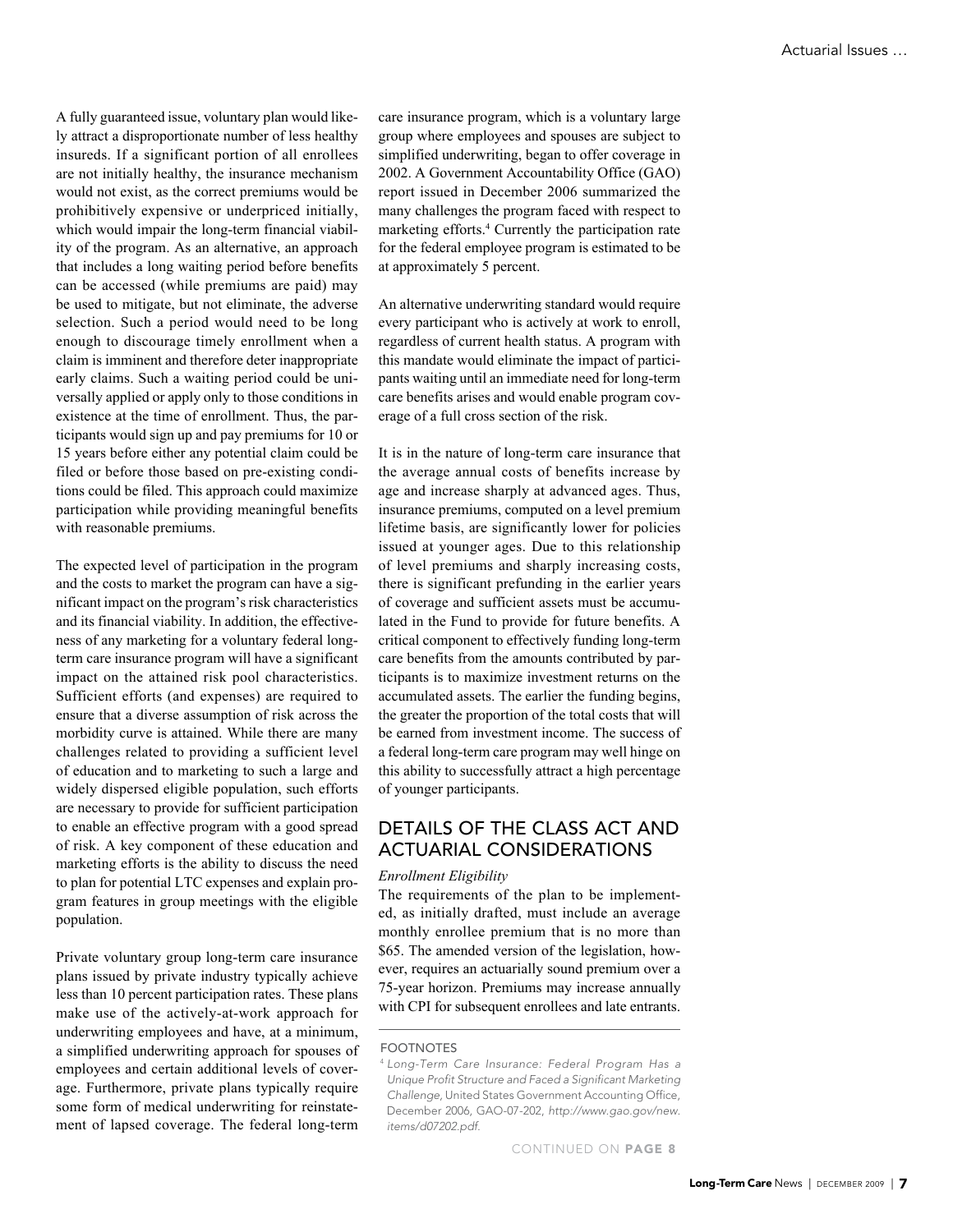This premium must provide for minimum average benefit payments of \$50. A nominal monthly premium of \$5 will be offered to individuals with income below the poverty line and to working students under age 22. Premiums may be adjusted for program solvency with stated exceptions including those older than age 65 and who have paid premiums for 20 years and are not actively at work. Premiums are attained-age adjusted for delaying enrollment and lapse with reenrollment.

Individuals are eligible to enroll in the CLASS program if, at time of enrollment, they are actively at work, self-employed with income that is subject to the Social Security tax, or the spouse of an eligible individual. In addition, at enrollment individuals may not be a patient in a hospital or nursing facility, an intermediate care facility for the mentally retarded, or an institution for mental diseases and receiving medical assistance under Medicaid; or may not be confined in a penal institution or correction facility. Underwriting may not be used to determine the monthly premium for enrollment in the program or to prevent an individual from enrolling in the program. Individuals may waive enrollment under the CLASS program or enroll during periodic enrollment periods. Participants may drop enrollment during an annual specified period. Participants must pay premiums for five years before they are eligible for benefits.

The program as detailed is voluntary and offers guaranteed issue to willing enrollees. Insurance products offered in this manner require an adequate level of protection from adverse selection by enrollees. Without such provisions the product cost is virtually certain to spiral out of control, as increased claims will require premium increases which, in turn, discourage healthier participants from purchasing or continuing to pay premiums.

The use of an actively-at-work provision in a guaranteed issue program is an underwriting approach that is common within the private group long-term care insurance industry for certain employer groups when the carrier believes it can market adequately and achieve a reasonable level of participation. Such coverage is typically only provided to a plan sponsor's employees, working a minimum of 20 to 30 hours per week. However, spouses of these group enrollees are typically only provided coverage after they pass some form of an underwriting screening. This level of underwriting provides for some protection from anti-selective choice among participants.

The presence of the five-year waiting period will not be sufficient to reduce the risk associated with the guaranteed issue to employees and spouses. Those with pre-existing health conditions can begin to receive benefits immediately after the five-year waiting period if conditions persist. The potential magnitude of such a provision may put the viability of the entire program at risk.

In general, the lower the participation rate the greater the opportunity for adverse selection and, therefore, a level of claims above that anticipated within the pricing basis. In particular, the participation rates of those receiving a subsidy, either initially or in subsequent years, presents a challenge to the pricing of the program. At \$5 per month, the participation rates may be greater among those eligible for the subsidy. Approximately 5 percent of the current working population, who are at least 18 years old, earn incomes below the poverty level.

The requirement that premiums are fixed for participants who have attained age 65, have paid premiums for at least 20 years, and are no longer actively at work limits the effectiveness of premium increases that may be necessary should experience dictate. (Current programs typically pass along premium increases equally to all policyholders.) This provision would need to be adjusted for in the pricing of the initial premiums in order to avoid unduly affecting future enrollees and subsequently affecting the Fund's solvency. Moreover, when a premium increase is necessary, those who will be subject to the increase will subsidize these participants. This could potentially entice more participants to opt out of the program.

#### *Eligibility for Benefits*

Benefits are available only to active participants who have paid premiums for at least 60 months. Benefit triggers mirror the Health Insurance Portability and Accountability Act of 1996 (HIPAA) long-term care insurance benefit triggers, which require determination that an individual has a functional limitation expected to last more than 90 days due to an inability to perform at least two or three (as defined by the CLASS Act) of the following six activities of daily living (ADL): eating, toileting, transferring, bathing, dressing, and continence; cognitive impairment; or a level of similar limitation prescribed by the Secretary of Health and Human Services (HHS).

Benefit eligibility under the legislation is determined within 30 days of receipt of an application for benefits and requires that an application that is pending after 45 days is deemed approved. Eligibility is deter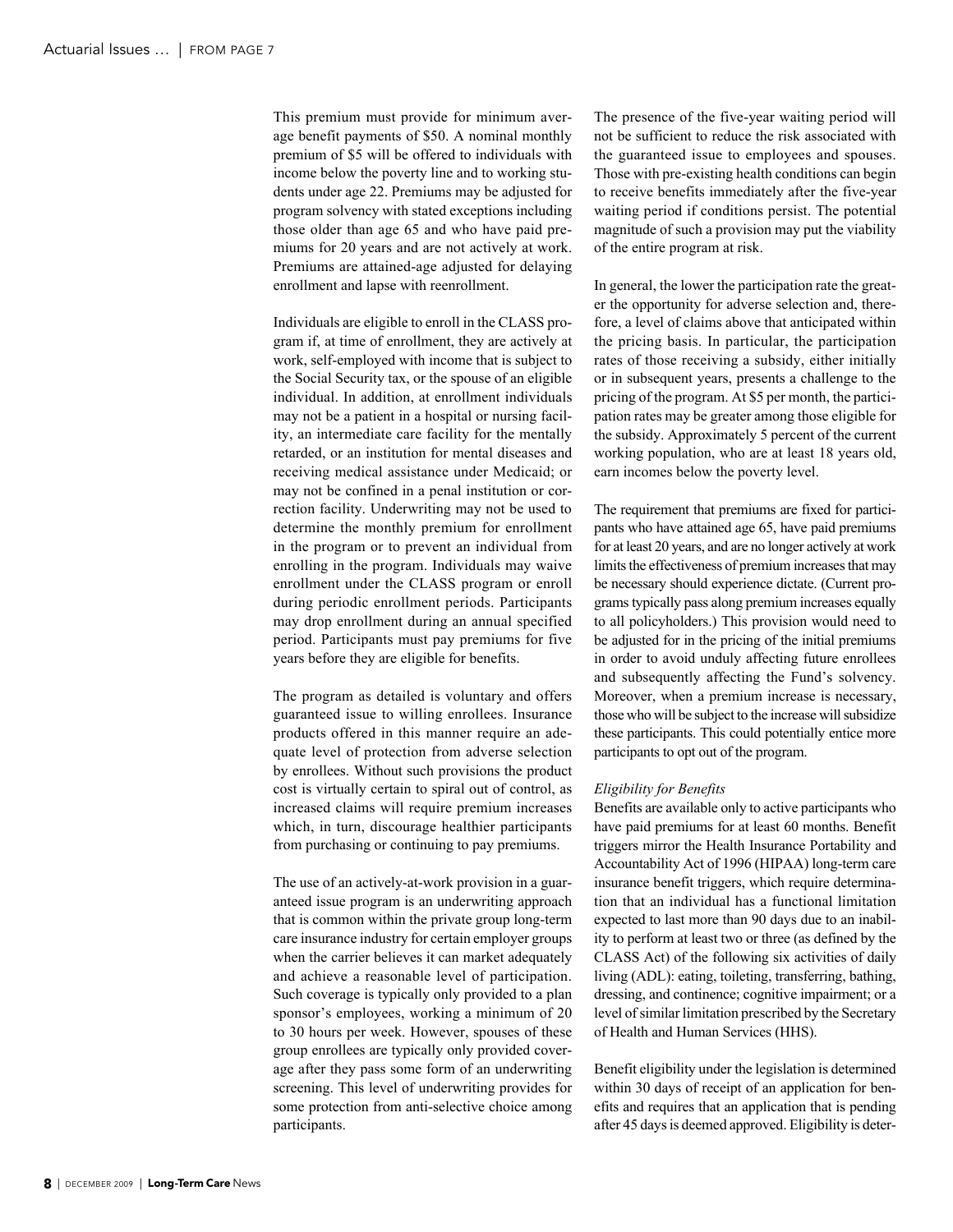mined by state-based disability determination services. Presumptive eligibility is assumed if an enrollee has applied for and attests eligibility for the maximum cash benefit; is a patient in a hospital (for long-term care reasons), a nursing facility, an intermediate care facility for the mentally retarded, or an institution for mental diseases; and is in the process of planning to discharge from the hospital, facility, or institution, or is within 60 days of such a discharge. Beneficiaries are expected to periodically recertify (by submission of medical evidence) their continued eligibility for benefits and to submit records of expenditures attributable to their aggregate daily cash benefit received in the preceding year.

Approaches in the private long-term care market to determine benefit eligibility include the use of independent clinical functional and cognitive assessments, often performed face-to-face in the claimant's home, and the receipt of a plan of care developed by a licensed health care provider. Recertification is typically annual and often more frequent based on condition and the type of care received. The expenses for the assessment work can range from 3 percent up to 7 percent of paid claims, depending on the amount of benefit, with the higher 7 percent amount typical for lower benefit amounts such as \$75 per day.

Presumptive eligibility will increase morbidity levels as the necessity of two or three of six ADL requirements will not be determined through the assessment process for some enrollees. Enrollees may apply for benefits and receive them without an assessment after many types of hospital stays. The lack of a uniform assessment that applies to all eligibility requirements will subject the program to increased claim incidence.

#### *Benefit Levels*

The program provides eligible beneficiaries with a cash benefit for the lifetime of the claim. Benefit levels are set initially at a minimum average of \$50 per day and must have at least two tiers based on the beneficiary's level of disability. Benefit levels increase annually with the CPI for both currently eligible beneficiaries and future claimants. Cash benefits may be paid daily or weekly and may be used to purchase nonmedical and support services that beneficiaries need to maintain their independence at home or in another residential setting of their choice in the community (e.g., home modifications, assistive technology, accessible transportation, homemaker services, respite care, personal assistance services, and home care aides and nursing support). Benefits commence beginning with the first month in which an application for benefits is approved.

An average benefit of only \$50 per day is inadequate for the vast majority of participants, and results in considerable out-of-pocket expenditures and continued stress on the Medicaid program. There is a risk that many participants may assume that they have adequately covered this risk since they are enrolled in the federal plan. As such, it is important that a strong public awareness campaign is utilized to encourage the purchase of supplemental coverage as the federal benefit may be inadequate to cover the significantly higher expected LTC costs. According to a July 2009 *Broker World* survey5 of the long-term care private insurance market, the current average private long-term care insurance daily benefit is approximately \$165 per day (although this varies geographically from \$120 up to \$400 or more). Long-term care insurance is not in the same category as Medicare supplement—most individuals recognize the need for medical insurance as it is more commonly used. Long-term care services, on the other hand, may not be needed by all participants and is more often decades away for most people of working age.

#### *Administrative Expenses*

Administrative expenses during the first five years of the program established by the CLASS Act are restricted to no more than 3 percent of premium. After the first five years of operation, the administrative expenses are restricted to 5 percent of the total amount of expenditures.

The administrative expenses for benefit assessment activities alone can readily use up the 5 percent of claims available for administrative expenses. The addition of enrollment and premium collection activities makes it highly unlikely that the administrative expenses will be within the 5 percent limit. Furthermore, the necessity to adequately market a guaranteed issue product to attain a sufficient spread of risk will add further to these administrative expenses. A successful offering within the private group long-term care market requires a significant education component so that employees may make informed enrollment decisions. Such intensive marketing to eligible insureds is essential to reduce the adverse selection risk to a predictable level.

During an open enrollment period, a guaranteed issue federal program would require much of the The lack of a uniform assessment that applies to all eligibility requirements will subject the program to increased claim incidence.

**FOOTNOTES** 

<sup>5</sup> Thau, Claude and Robert Darnell, *The 11th Annual Individual Long Term Care Survey*, Broker World, July 2009 (Table 5: Distribution of Sales by Maximum Daily Benefit).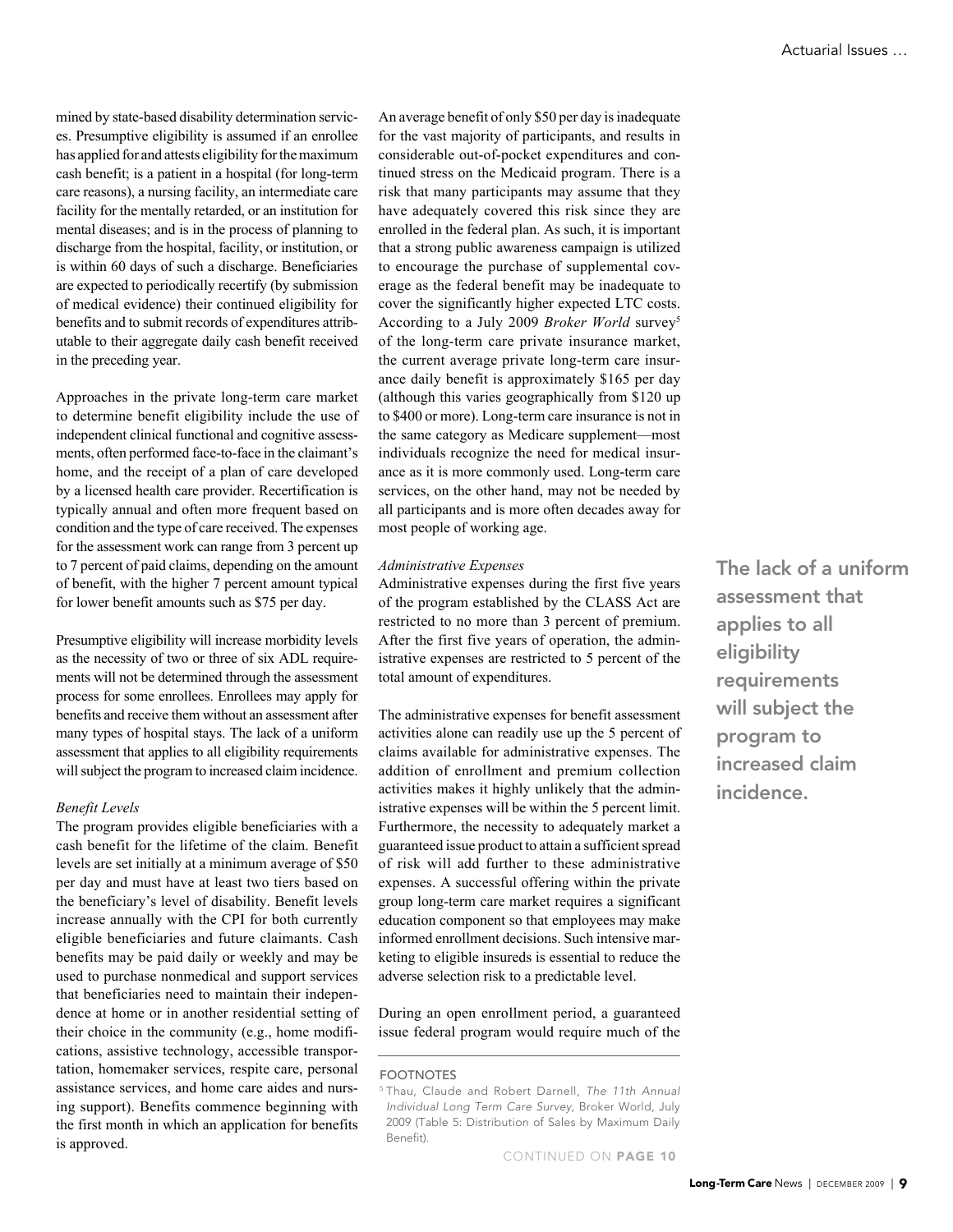same educational initiatives to reach all working individuals and their spouses in the country. Such a campaign may need to include employee meetings at the worksite and mailings to the homes of all eligible participants. To effectively market a guaranteed issue plan would add 2.5 percent to the required premiums. We estimate total administrative expenses for similar private programs to be between 10 percent and 15 percent of premium. This expense includes the marketing costs, the cost of premium collection and billing, and the costs associated with the assessment and payment of claims. This should be further adjusted for the level of enrollees with subsidized premiums.

#### *Trust Fund Mechanism*

The Act establishes a trust fund called the CLASS Independence Fund (Fund) with the Treasury Secretary serving as the managing trustee. The Act directs the premiums paid by enrollees, as well as the recoupment of unpaid and accrued benefits, into the Fund from which benefits are paid. The Secretary of the Treasury would invest and manage the CLASS Independence Fund in the same manner, and to the same extent, as the Federal Supplementary Medical Insurance Trust Fund.

The interest credited to the Fund and the method for determining the interest rate play a critical role in establishing the actuarial balance of the Fund and the long-term adequacy of the premiums. It is the real interest rate, the discount rate net of the assumed consumer price index, which is of most importance. However, both the real and nominal rates have an impact. Instead of a risk-free real interest rate,<sup>6</sup> the Social Security Advisory Board recommended in an October 2007 report a stronger weight on the forward-looking information in recent Treasury yield curves for nominal and real interest rates and for discounting the actuarial balance using risk-adjusted rates. Current long-term expectations following the approach given in the 2009 Federal Supplementary Medical Insurance Trust Fund trustees' report would provide for a nominal interest rate of 5.7 percent and a CPI rate of 2.8 percent.7

Understanding the sensitivity to interest rates of the level of premiums necessary to ensure a positive long-term trust fund balance is critical in order to limit the need for significant premium increases.

#### An Assessment of the Financial Viability of the CLASS Act

With the use of a simplified financial model to project expected enrollees, annual premiums, claims costs, and the trust fund balance, scenarios were run to evaluate the CLASS Act plan as described above and to determine sensitivities to changes in assumptions and provisions. The model is intended to produce rough estimates only. To set proper premiums with greater precision, a more sophisticated model will be required.

Baseline assumptions were developed from the expectations of an insured and underwritten population and are as follows:

| Table 1: Baseline Assumptions                          |                                                                                                                    |  |
|--------------------------------------------------------|--------------------------------------------------------------------------------------------------------------------|--|
| Assumption                                             | Source                                                                                                             |  |
| U.S. Population -<br>(Actively at work<br>and spouses) | U.S. Census Bureau of the<br>working population - 2009<br><b>Statistical Abstract</b>                              |  |
| Mortality                                              | Social Security 2005 table<br>with mortality improvement,<br>50 percent male/50 percent<br>female                  |  |
| Lapse                                                  | 1.5 percent per year                                                                                               |  |
| Morbidity                                              | Adjusted National Long-Term<br>Care Survey data                                                                    |  |
| Mortality and<br>Morbidity<br>Improvements             | 0.5 percent per year for 30<br>years                                                                               |  |
| <b>Expenses</b>                                        | 3 percent of premiums in the<br>first 5 years of the program<br>and 5 percent of claims<br>thereafter              |  |
| Interest Rate                                          | 5.7 percent                                                                                                        |  |
| Consumer Price<br>Index                                | 2.8 percent annually                                                                                               |  |
| Program<br>Implementation                              | 2011                                                                                                               |  |
| Daily Benefit<br>Amount                                | An average of \$75 per day<br>growing with CPI annually                                                            |  |
| Benefit Eligibility                                    | Inability to perform at least 2<br>of 6 activities of daily living or<br>cognitive impairment for all<br>claimants |  |

<sup>&</sup>lt;sup>6</sup> Report to the Social Security Advisory Board, October 2007, *http://www.ssab.gov/documents/2007\_TPAM\_ REPORT\_FINAL\_copy.PDF.* 

<sup>7</sup> 2009 Supplementary Medical Insurance Trust Fund trustees report.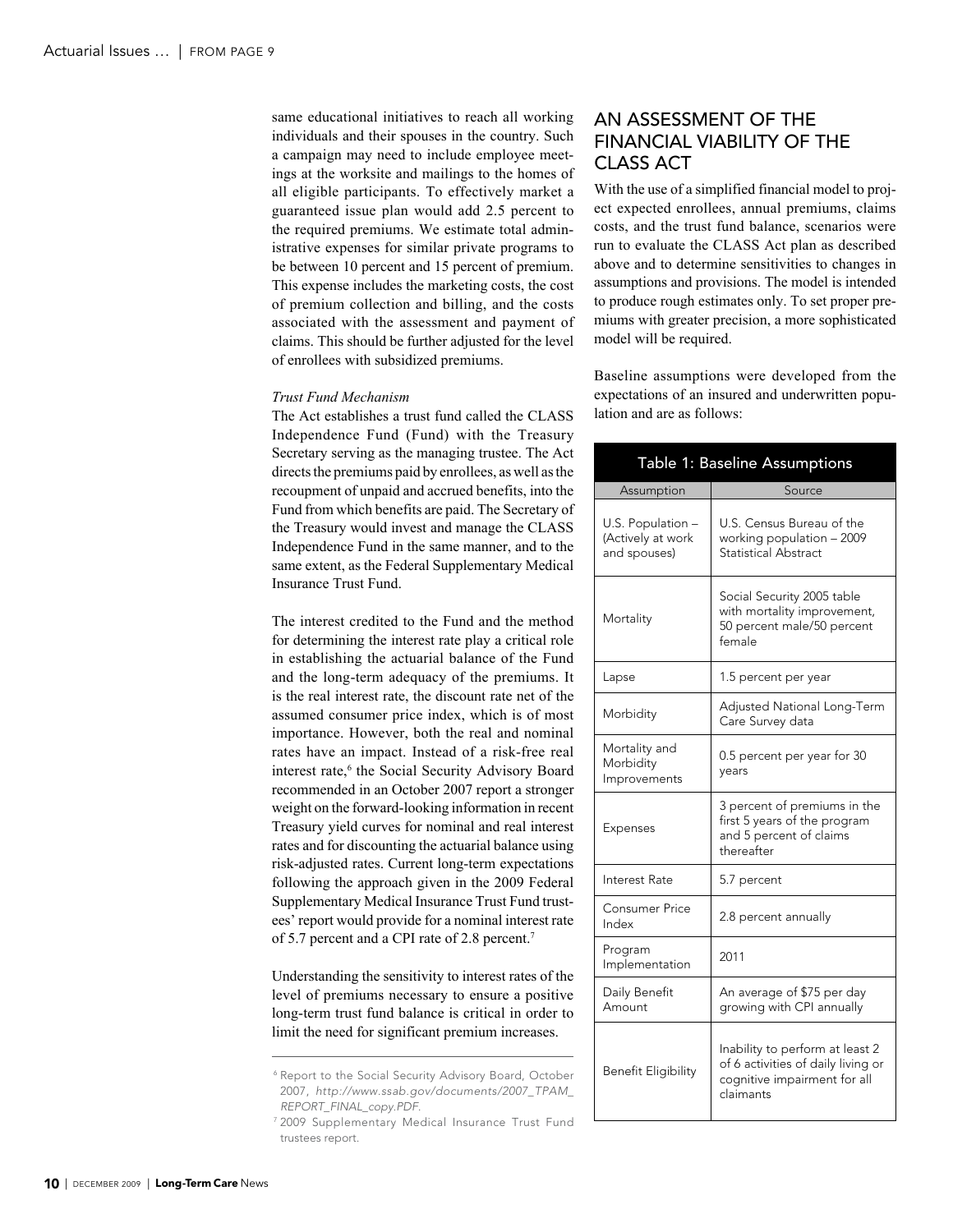Our assumption of an initial \$75 average daily benefit level considers the current costs of homebased care, how enrollees will value the benefits in relation to premium levels, the burden of per policy administration costs relative to benefits and recent expectations for the implementation of the program. The Congressional Budget Office<sup>8</sup> assumed an initial \$75 per day average benefit level in combination with a \$65 average monthly premium. The analysis below also includes the use of the minimum average daily benefit of \$50 called for in the Act.

From these assumptions, adjustments based on the described plan provisions and considerations for participation rates were selected.

Using the current working population, non-working spouses and estimated participation rates by age group, the model projects the participant population in future years by using assumed opt-out rates and a population table. Premium, claim rates and benefit utilization (on an incurred basis) are applied to the future participant population to derive the net flow of funds. The Fund is credited with interest each year. Premiums are assumed to be issue-age based. The required average premium is determined by ensuring fund solvency through the end of 2086. A portion of the working population is assumed to be working poor and its premiums are restricted according to the provisions of the Act. The claim assumptions are derived from the National Long-Term Care Surveys, adjusted for the CLASS Act program structure and benefit design. These surveys provided longitudinal data representative of long-term care usage for the entire U.S. population. The benefit trigger is selected as an inability to perform two or more activities of daily living or severe cognitive impairment with no elimination period during which no benefits are paid. Based on trend data, we applied annual improvement factors for both claim and mortality rates.

The participation proportions by age group came from similar private insurance programs from one insurer. The overall participation rate is assumed to be 6 percent. The model uses a simplifying assumption that the 6 percent participation occurs at program inception. We observed that the participation rates in several large voluntary private insurance group programs are less than that. We believe it is appropriate to further adjust the data from the National LTC Surveys to account for the anticipated adverse selection with such a level of participation, as well as for the adverse selection arising from the lack of underwriting for spouses or for reentry into the program.

Retirees are assumed to continue to pay the same level of monthly premium as when they retired. Expenses are as described above and are not adjusted for the marketing effort required to attain this level of participation. No benefits are paid during the first five years of enrollment. In order to focus on the premium level for the majority of the participation, we assumed that the premiums for new and returning entrants are self-supporting and do not affect the premiums of the current participants. Other modeling simplifications were also utilized. In the aggregate, we believe their impacts on the results are not overly conservative or aggressive.

#### *Measurement and Program Approaches*

Two measurement approaches for evaluating the feasibility of the program are considered. First, the original CLASS Act provision of an average initial monthly premium of \$65 across the anticipated enrollment is used to determine the year in which the Fund is expected to become insolvent. Second, we determine the initial average monthly premium that is necessary so that the Fund remains solvent. Solvency is defined as the Fund having enough assets to pay future benefits on claims that have already been incurred.

The two measurement approaches are used to demonstrate program design and scenarios in which the program may be administered. First, premiums are assumed to be level after enrollment unless the HHS Secretary deems the need for a premium rate increase following benefit reductions. Second, premiums paid by all program participants would increase with the CPI rate annually. In each case, premiums vary by enrollment age, the year of enrollment, and the use of subsidized premiums and limits on premium increases are maintained.

#### *The Level Premium Approach*

Based on the original premium provisions of the Act, it is anticipated that the Fund would become insolvent by the year 2021. No future increase in premiums other than the annual CPI increase for new enrollees is assumed, nor are future benefits decreased.

The average initial premiums would need to increase by \$95 to \$160 per month under the level-premium

#### **FOOTNOTES**

<sup>8</sup> Congressional Budget Office, Additional Information on CBO's Analysis of the Community Living Assistance Services and Supports Act, July 6, 2009, *http://www.cbo. gov/ftpdocs/104xx/doc10436/07-06-CLASSAct.pdf.*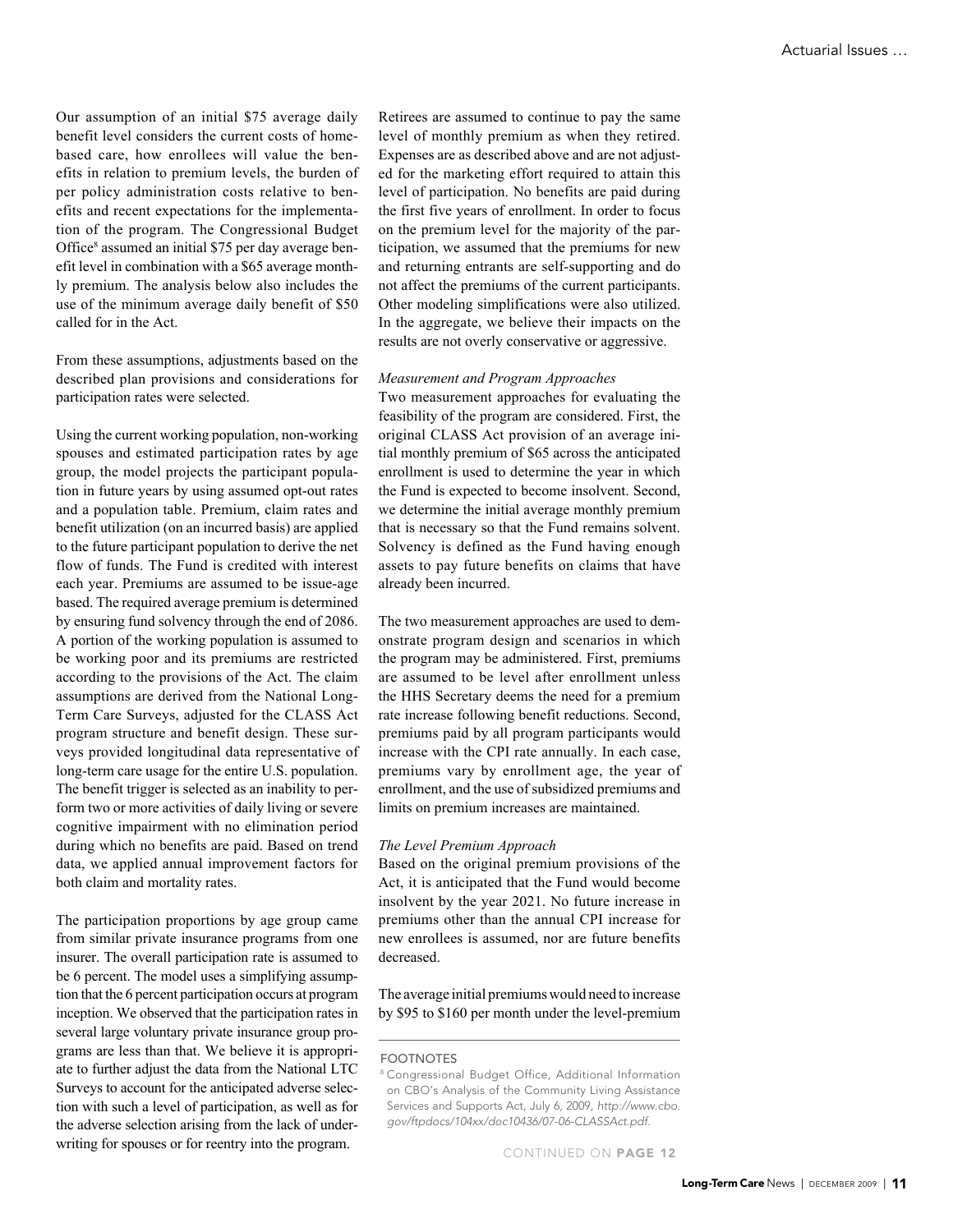approach for the Fund to maintain solvency over the 75-year horizon and to maintain the benefit levels described in the Act. It is critical to note that this premium level is only estimated to be actuarially sound under the assumed participation level of 6 percent. If lower participation is realized (which is possible and perhaps likely given the size of the premiums), the \$160 premium will be inadequate.

The average initial premiums would need to increase by \$60 to \$125 per month under the increasing premium approach for the Fund to maintain solvency over a 75-year horizon and to maintain the benefit levels described in the Act. Again, it is critical to note that these premiums are only estimated to be sufficient under the assumed participation rate of 6 percent.

The required premiums by age group are shown in the table below:

The required premiums by age group are shown in the table below: *Additional Analysis*

| Table 2: Required Level Premiums by Age at Enrollment |                                          |  |
|-------------------------------------------------------|------------------------------------------|--|
| Age at Enrollment                                     | Initial Monthly Premium -<br>Level Basis |  |
| 18-29                                                 | 136                                      |  |
| $30-39$                                               | 136                                      |  |
| $40 - 49$                                             | 144                                      |  |
| 50-59                                                 | 152                                      |  |
| 60-69                                                 | 231                                      |  |
| 70-79                                                 | 277                                      |  |
| $80+$                                                 | 305                                      |  |
| Average Premium                                       | 160                                      |  |

In order to maintain program solvency, benefit decreases and premium increases may be applied to all enrollees subject to the provisions of the Act. The timeliness of these benefit decreases and premium increases will have a significant impact on the solvency of the program. Using the two premium approaches above, which began with a \$65 average monthly premium, projections were developed to

#### *The Increasing Premium Approach*

We also modeled a \$65 initial average monthly premium, increasing annually, at the same CPI rate that is assumed for the benefits modeled. Under this approach it is anticipated that the Fund will become insolvent by the year 2022. No additional increases are assumed nor are future benefits decreased in this scenario.

determine the impact on solvency of the timing of benefit decreases and premium increases.

Under the level premium approach, the Fund is expected to be insolvent in 2021. A decrease in benefits from the initial \$75 average to the minimum \$50 average for all levels of impairment (adjusted for CPI) in 2019 and a premium increase of 184 percent to \$185 would be necessary for the Fund

| Table 3: Required Increasing Premiums by Age at Enrollment |                                                      |                         |
|------------------------------------------------------------|------------------------------------------------------|-------------------------|
| Age at Enrollment                                          | Initial Monthly Premium -<br><b>Increasing Basis</b> | Monthly Premium in 2031 |
| 18-29                                                      | 106                                                  | 184                     |
| 30-39                                                      | 106                                                  | 184                     |
| 40-49                                                      | 112                                                  | 195                     |
| 50-59                                                      | 119                                                  | 207                     |
| 60-69                                                      | 180                                                  | 313                     |
| 70-79                                                      | 216                                                  | 375                     |
| $80+$                                                      | 238                                                  | 413                     |
| Average Premium                                            | 125                                                  | 217                     |

12 | DECEMBER 2009 | Long-Term Care News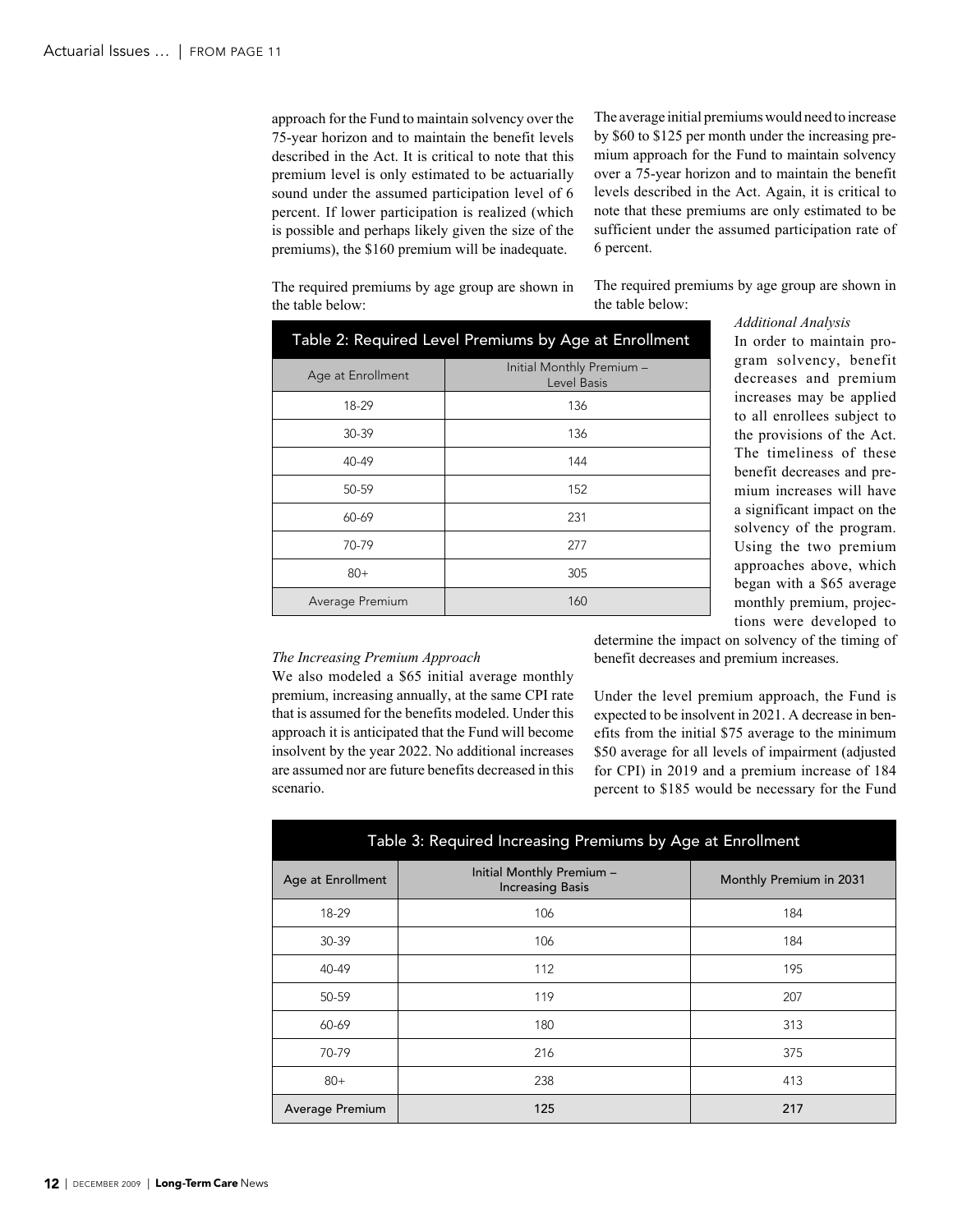to remain solvent until 2086. Likewise, under the increasing premium approach, a decrease in benefits to the minimum \$50 level and a premium increase of 77 percent in 2019 would be necessary to maintain solvency. The average monthly premiums in 2019 would increase to \$144, inclusive of the premium increase and the annual CPI increases.

The \$185 premium would remain level during 2019–2086; the \$144 premium would continue to increase with CPI during the same period. These premium estimates do not account for the large adverse selection lapse that would occur with such large premium increases.

The CLASS Act requires a minimum average daily benefit of \$50 in the first year of the program. Using this minimum, we estimate that an actuarially sound average monthly premium level would be \$110 under the entry-age level premium approach and \$86 using the annual increasing premium approach. Based on the originally proposed \$65 average monthly premium, the fund would be insolvent by 2027 under the entry-age level approach and by 2032 under the increasing premium approach. This analysis is based on the baseline assumptions described in Table 1 and is not adjusted for any potential differences in participation rates, morbidity levels or changes in benefit utilization as a result of the lower benefit amount and lower actuarially sound premiums.

The CLASS Act allows for a benefit trigger using either a minimum of two or three of the six activities of daily living, or cognitive impairment, for benefit eligibility. The above analysis includes the use of at least two of six ADLs. With the use of three of the six ADLs, a sustainable average monthly premium may decrease by up to 6 percent, assuming that there would be no impact due to claim adjudication differences which may occur.

#### Conclusion

Our actuarial analysis demonstrates that the proposed structure and the premium requirements within the CLASS Act plan are not sustainable. Due to its design and the high level of required premiums, the program is unlikely to cover more than a very small proportion of the intended population or achieve its goal of broad participation. There are significant concerns that the program's design may limit the ability of the program to be both sustainable and affordable for participants:

- The voluntary nature of the program coupled with the absence of any underwriting at enrollment would very likely result in significant adverse selection, especially among spouses of active employees. Program participants would not represent a uniform spread of health risks and premiums would need to be increased to reflect this.
- The ability to enroll or drop enrollment in the program after initial eligibility with no underwriting and with relatively limited restrictions would compound the potential for adverse selection.
- The use of a five-year waiting period may produce significant adverse selection that could be substantially mitigated by using a 10–15-year waiting period for non-working spouses.
- The use of a guaranteed issue approach for spouses of participants who are actively at work would enable those with existing chronic conditions to enroll and subsequently apply for benefits as early as possible. This level of adverse selection would significantly affect the actuarially necessary premiums, especially given the anticipated lower participation rates.
- The expenses included in the CLASS Act do not allow for the type of meaningful educational and marketing efforts that are required to drive reasonable participation.
- The use of a presumptive eligibility approach without a benefit assessment provision is likely to increase claim incidence when services are not truly needed.
- Under our assumptions, the originally proposed average level premium of \$65 is just over 40 percent of the actuarially appropriate premium for a \$75 initial average daily benefit, and just under 60 percent of the corresponding premium for the \$50 benefit. If either premium is set at the actuarially appropriate level, it would be difficult to enroll enough healthier and unsubsidized lives to keep the program sustainable.
- If future rate increases are necessary, the amount of such increases will be magnified by the combined effects of loss of interest, lapse, and mortality, thus creating an increased burden on those who continue. This is even more severe for any rate increases after 20 years, when most of the initial enrollees are retired and thus excluded from such increases.